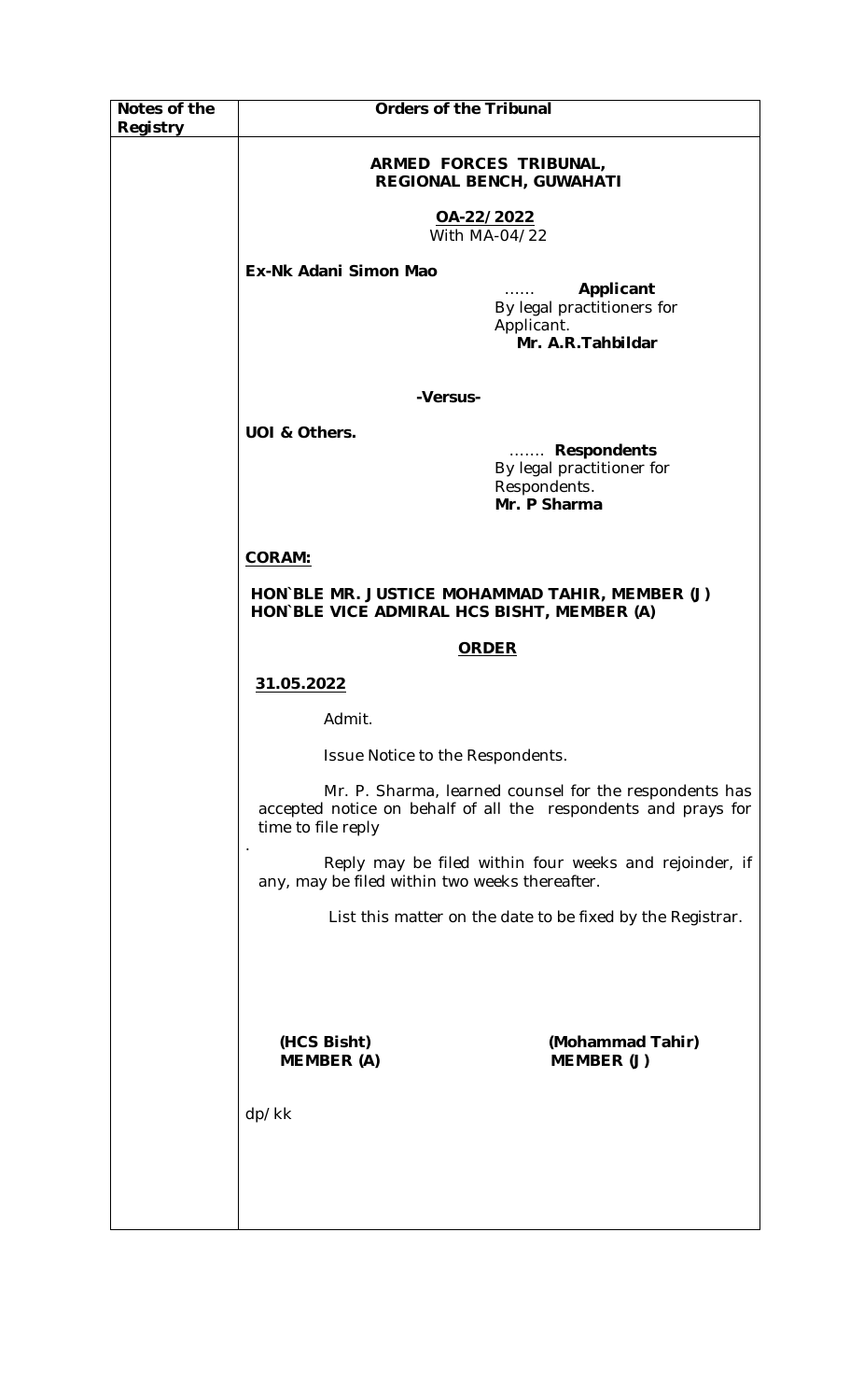| Notes of the<br>Registry | <b>Orders of the Tribunal</b>                                                                |                                                                                                                                                                                                                                                                                                                                                                             |
|--------------------------|----------------------------------------------------------------------------------------------|-----------------------------------------------------------------------------------------------------------------------------------------------------------------------------------------------------------------------------------------------------------------------------------------------------------------------------------------------------------------------------|
|                          | ARMED FORCES TRIBUNAL,<br><b>REGIONAL BENCH, GUWAHATI</b>                                    |                                                                                                                                                                                                                                                                                                                                                                             |
|                          | MA-05/2022<br>In OA-09/22                                                                    |                                                                                                                                                                                                                                                                                                                                                                             |
|                          | <b>Ex-Nk Prem Prakash Tiwari</b>                                                             |                                                                                                                                                                                                                                                                                                                                                                             |
|                          |                                                                                              | Applicant<br>By legal practitioners for<br>Applicant.<br>Mr. A.R. Tahbildar                                                                                                                                                                                                                                                                                                 |
|                          | -Versus-                                                                                     |                                                                                                                                                                                                                                                                                                                                                                             |
|                          | UOI & Others.                                                                                | <b>Respondents</b><br>By legal practitioner for<br>Respondents.<br>Mr. P Sharma                                                                                                                                                                                                                                                                                             |
|                          | <b>CORAM:</b>                                                                                |                                                                                                                                                                                                                                                                                                                                                                             |
|                          | HON BLE MR. JUSTICE MOHAMMAD TAHIR, MEMBER (J)<br>HON BLE VICE ADMIRAL HCS BISHT, MEMBER (A) |                                                                                                                                                                                                                                                                                                                                                                             |
|                          | <b>ORDER</b>                                                                                 |                                                                                                                                                                                                                                                                                                                                                                             |
|                          | 31.05.2022                                                                                   |                                                                                                                                                                                                                                                                                                                                                                             |
|                          | should be added as party Respondent No.5 in OA 09/2022.                                      | Learned counsel for the applicant has submitted that in<br>this case, the PPO has been issued but the Bank concerned is<br>not releasing the amount and as such, the Bank authority                                                                                                                                                                                         |
|                          | MA 05/2022                                                                                   |                                                                                                                                                                                                                                                                                                                                                                             |
|                          | Applicant's counsel is directed to make<br>the OA as respondent No.5 forthwith.              | For the interest of justice, this MA is accordingly allowed<br>and the amended memo is taken on record. Tribunal<br>Officer/Registry is directed to make necessary endorsement in<br>red ink on the first page of the Memo of the parties.<br>necessary<br>amendment/addition in the name of the parties showing in<br>After the amendment is made, notice be issued to the |
|                          | week from today.                                                                             | Respondent No.5 by registered post. Steps be taken within a                                                                                                                                                                                                                                                                                                                 |
|                          | (HCS Bisht)<br><b>MEMBER (A)</b>                                                             | (Mohammad Tahir)<br>MEMBER (J)                                                                                                                                                                                                                                                                                                                                              |
|                          | mc                                                                                           |                                                                                                                                                                                                                                                                                                                                                                             |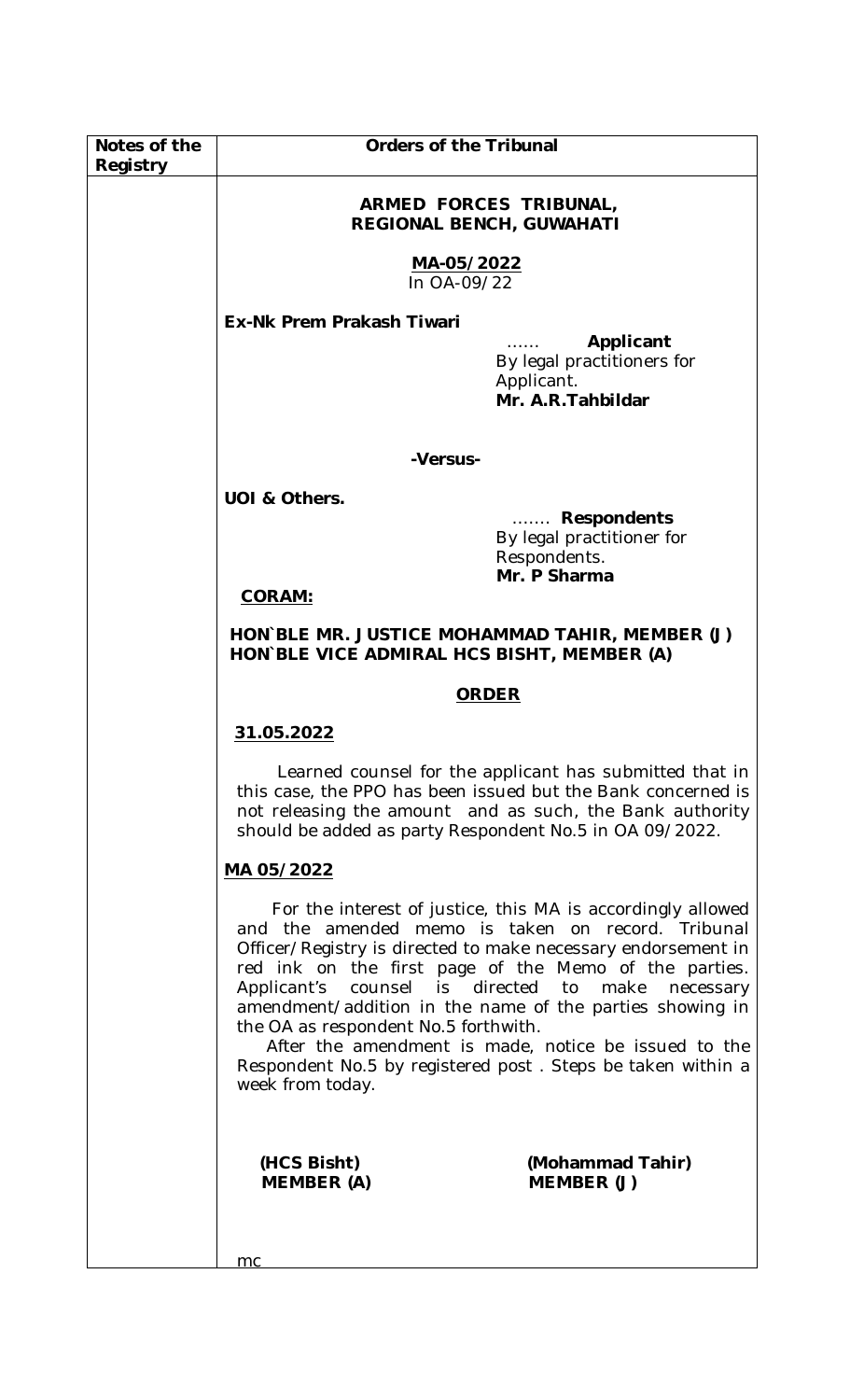| Notes of the | <b>Orders of the Tribunal</b>                                                                |                                                                                                                |
|--------------|----------------------------------------------------------------------------------------------|----------------------------------------------------------------------------------------------------------------|
| Registry     |                                                                                              |                                                                                                                |
|              | ARMED FORCES TRIBUNAL,<br>REGIONAL BENCH, GUWAHATI                                           |                                                                                                                |
|              | OA-23/2022<br>With MA-06/22                                                                  |                                                                                                                |
|              | Smt SR Elsy Anal                                                                             |                                                                                                                |
|              |                                                                                              | Applicant<br>By legal practitioners for<br>Applicant.<br>Mr. A.R. Tahbildar                                    |
|              | -Versus-                                                                                     |                                                                                                                |
|              | UOI & Others.                                                                                |                                                                                                                |
|              |                                                                                              | Respondents<br>By legal practitioner for<br>Respondents.<br>Mr. PJ Barman                                      |
|              | <b>CORAM:</b>                                                                                |                                                                                                                |
|              | HON BLE MR. JUSTICE MOHAMMAD TAHIR, MEMBER (J)<br>HON BLE VICE ADMIRAL HCS BISHT, MEMBER (A) |                                                                                                                |
|              | <b>ORDER</b>                                                                                 |                                                                                                                |
|              | 31.05.2022                                                                                   |                                                                                                                |
|              | Admit.                                                                                       |                                                                                                                |
|              | Issue Notice to the Respondents.                                                             |                                                                                                                |
|              | prays for time to file reply                                                                 | Mr. PJ Barman, learned counsel for the respondents<br>has accepted notice on behalf of all the respondents and |
|              | any, may be filed within two weeks thereafter.                                               | Reply may be filed within four weeks and rejoinder, if                                                         |
|              |                                                                                              | List this matter on the date to be fixed by the                                                                |
|              | Registrar.                                                                                   |                                                                                                                |
|              |                                                                                              |                                                                                                                |
|              | (HCS Bisht)<br><b>MEMBER (A)</b>                                                             | (Mohammad Tahir)<br>MEMBER (J)                                                                                 |
|              | dp/kk                                                                                        |                                                                                                                |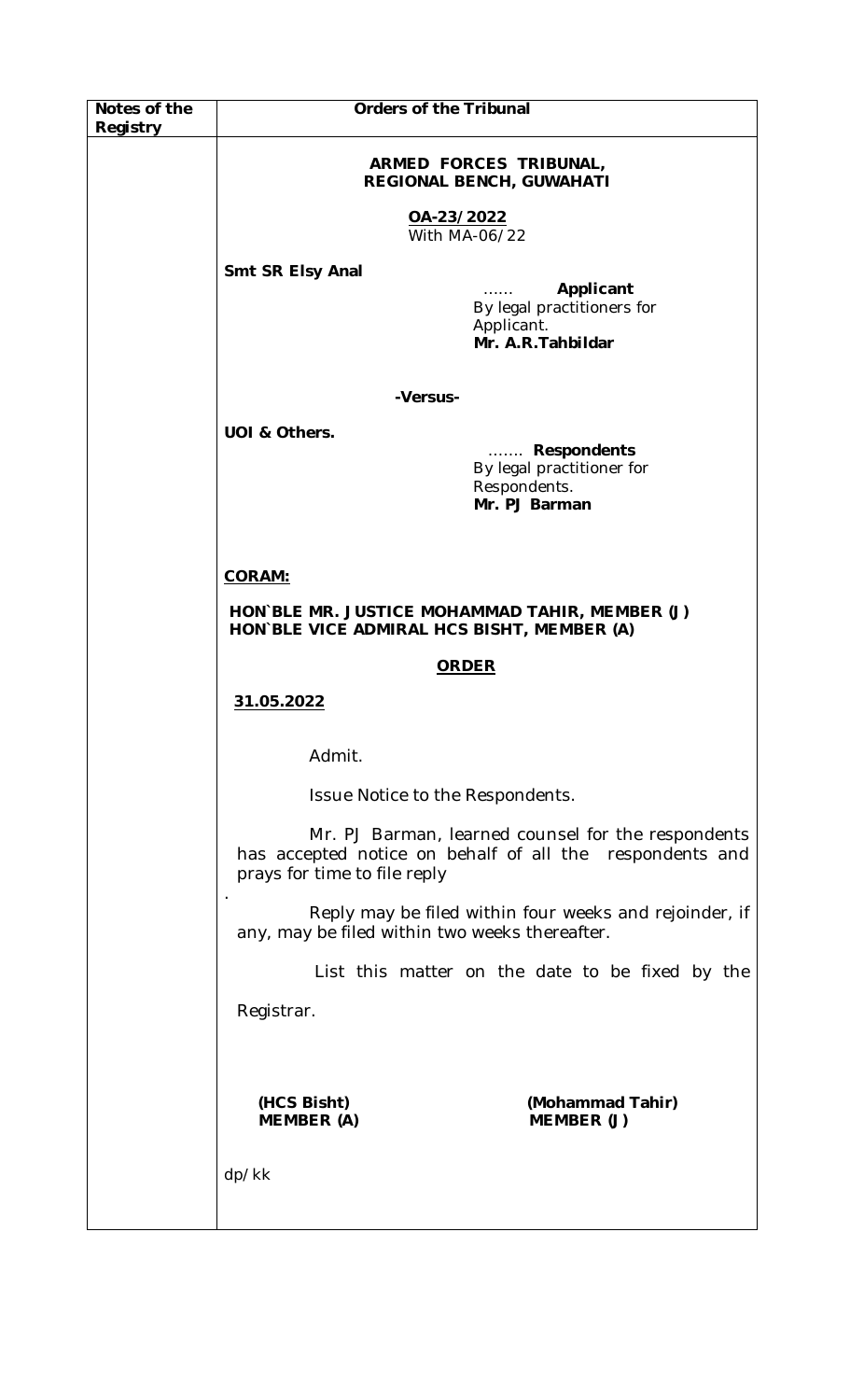| Notes of the<br>Registry | <b>Orders of the Tribunal</b>                                                                |                                                                                                          |
|--------------------------|----------------------------------------------------------------------------------------------|----------------------------------------------------------------------------------------------------------|
|                          | ARMED FORCES TRIBUNAL,<br>REGIONAL BENCH, GUWAHATI                                           |                                                                                                          |
|                          | OA-24/2022                                                                                   |                                                                                                          |
|                          | Ex-Sep Helkho Pau                                                                            | Applicant<br>By legal practitioners for<br>Applicant.<br>Mr. A.R. Tahbildar                              |
|                          | -Versus-                                                                                     |                                                                                                          |
|                          | UOI & Others.                                                                                | <b>Respondents</b><br>1.1.1.1.1.1<br>By legal practitioner for<br>Respondents.<br>Mrs. Dipanjali Bora    |
|                          | <b>CORAM:</b>                                                                                |                                                                                                          |
|                          | HON BLE MR. JUSTICE MOHAMMAD TAHIR, MEMBER (J)<br>HON BLE VICE ADMIRAL HCS BISHT, MEMBER (A) |                                                                                                          |
|                          | <b>ORDER</b>                                                                                 |                                                                                                          |
|                          | 31.05.2020                                                                                   |                                                                                                          |
|                          | Admit.                                                                                       |                                                                                                          |
|                          | Issue Notice to the Respondents.                                                             |                                                                                                          |
|                          | Ms.<br>respondents and prays for time to file reply                                          | Dipanjali Bora, learned counsel<br>for<br>the<br>respondents has accepted notice on behalf of all<br>the |
|                          | any, may be filed within two weeks thereafter.                                               | Reply may be filed within four weeks and rejoinder, if                                                   |
|                          | List this matter on the date to be fixed by the                                              |                                                                                                          |
|                          | Registrar.                                                                                   |                                                                                                          |
|                          |                                                                                              |                                                                                                          |
|                          | (HCS Bisht)<br><b>MEMBER (A)</b>                                                             | (Mohammad Tahir)<br>MEMBER (J)                                                                           |
|                          | dp/kk                                                                                        |                                                                                                          |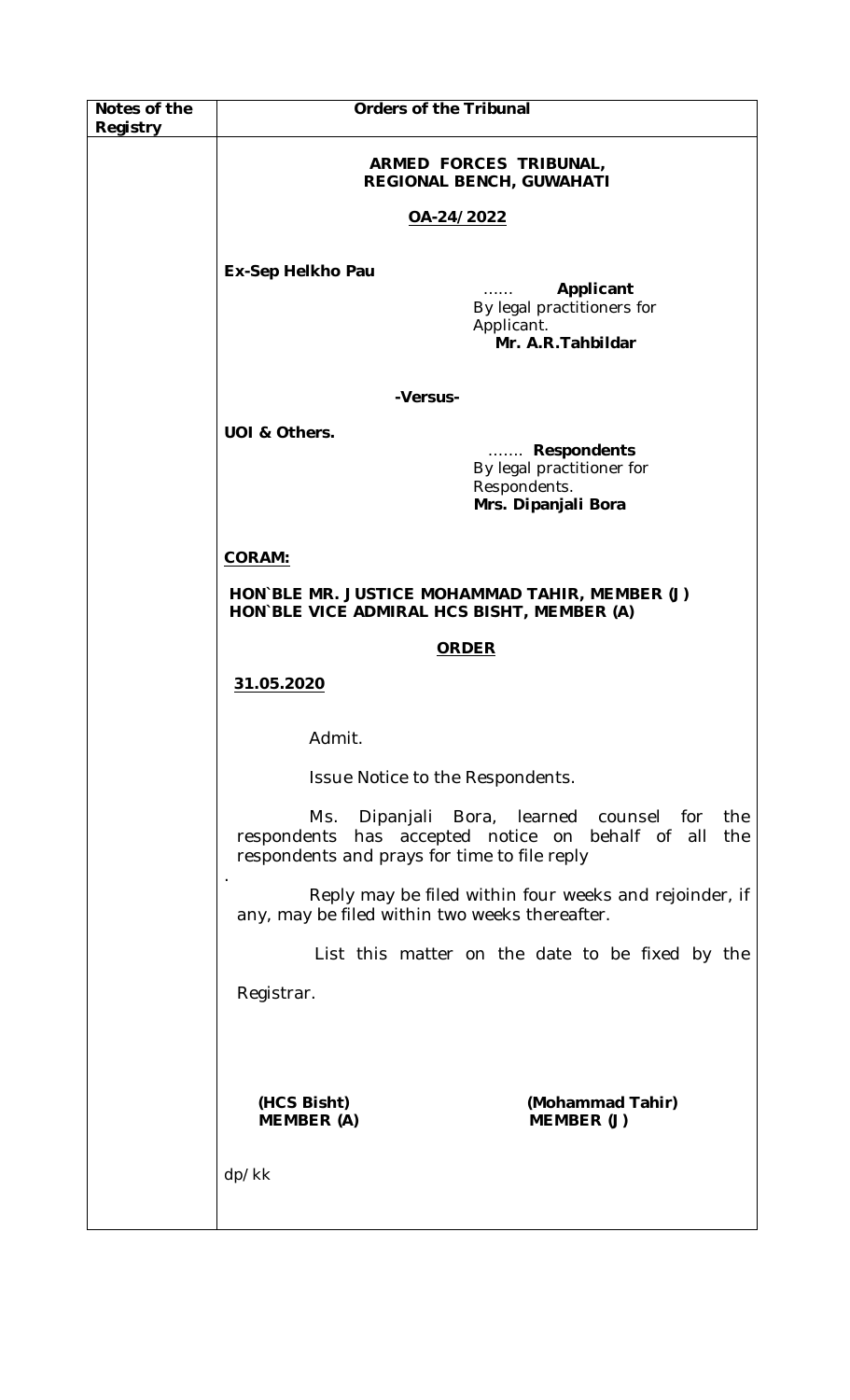| Notes of the | <b>Orders of the Tribunal</b>                                                                |                                                                                                                 |  |
|--------------|----------------------------------------------------------------------------------------------|-----------------------------------------------------------------------------------------------------------------|--|
| Registry     |                                                                                              |                                                                                                                 |  |
|              | ARMED FORCES TRIBUNAL,<br><b>REGIONAL BENCH, GUWAHATI</b>                                    |                                                                                                                 |  |
|              | OA-25/2022<br>With MA-07/22                                                                  |                                                                                                                 |  |
|              | Smt Y Tejpati Devi                                                                           |                                                                                                                 |  |
|              |                                                                                              | Applicant<br>1.1.1.1.1<br>By legal practitioners for<br>Applicant.<br>Mr. A.R. Tahbildar                        |  |
|              | -Versus-                                                                                     |                                                                                                                 |  |
|              | UOI & Others.                                                                                |                                                                                                                 |  |
|              |                                                                                              | Respondents<br>By legal practitioner for<br>Respondents.<br>Mr. PK Garodia                                      |  |
|              | <b>CORAM:</b>                                                                                |                                                                                                                 |  |
|              | HON`BLE MR. JUSTICE MOHAMMAD TAHIR, MEMBER (J)<br>HON BLE VICE ADMIRAL HCS BISHT, MEMBER (A) |                                                                                                                 |  |
|              | <b>ORDER</b>                                                                                 |                                                                                                                 |  |
|              | 31.05.2020                                                                                   |                                                                                                                 |  |
|              | Admit.                                                                                       |                                                                                                                 |  |
|              | Issue Notice to the Respondents.                                                             |                                                                                                                 |  |
|              | prays for time to file reply                                                                 | Mr. PK Garodia, learned counsel for the respondents<br>has accepted notice on behalf of all the respondents and |  |
|              | any, may be filed within two weeks thereafter.                                               | Reply may be filed within four weeks and rejoinder, if                                                          |  |
|              |                                                                                              | List this matter on the date to be fixed by the                                                                 |  |
|              | Registrar.                                                                                   |                                                                                                                 |  |
|              |                                                                                              |                                                                                                                 |  |
|              | (HCS Bisht)<br><b>MEMBER (A)</b>                                                             | (Mohammad Tahir)<br>MEMBER (J)                                                                                  |  |
|              | dp/kk                                                                                        |                                                                                                                 |  |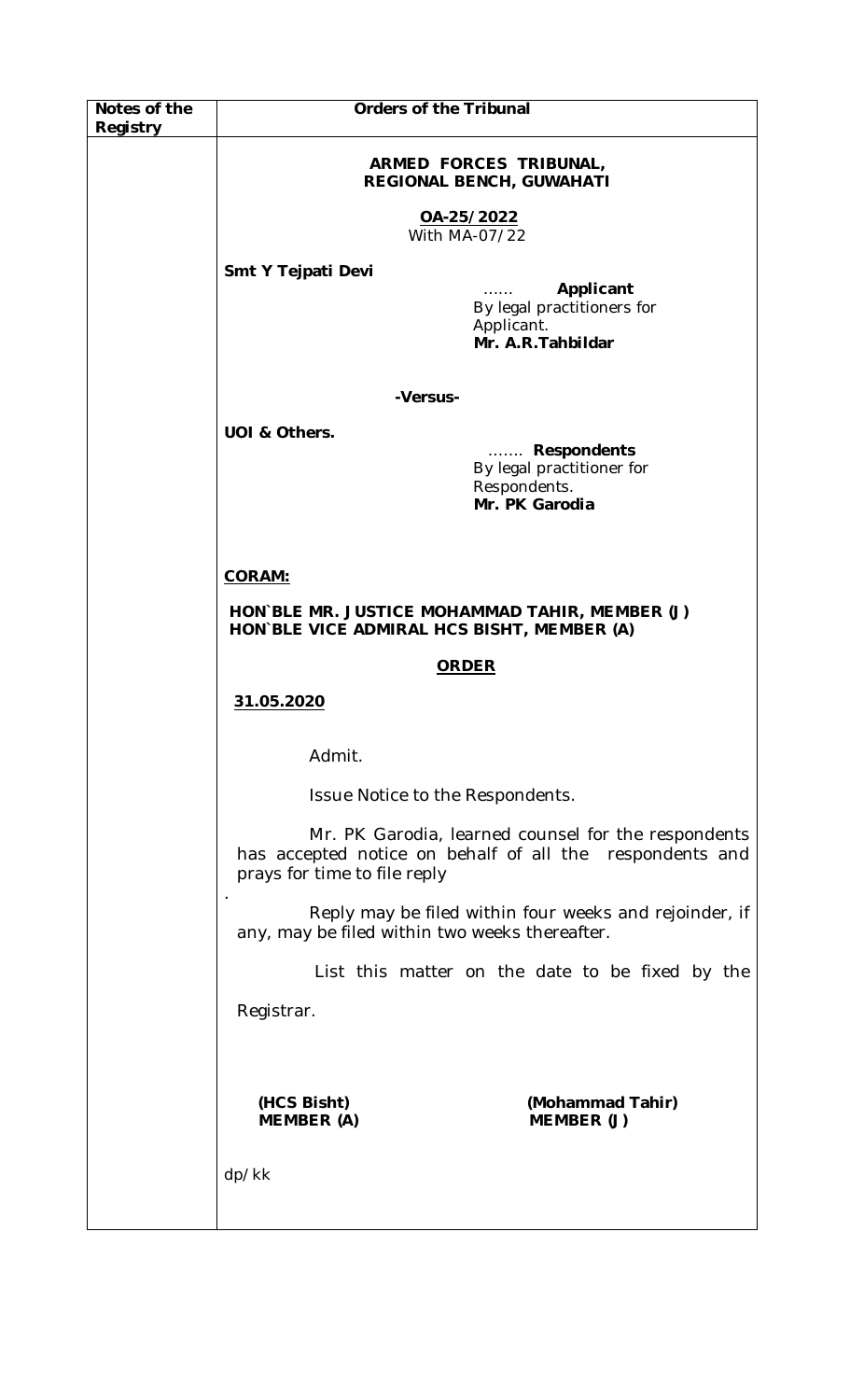| Notes of the | <b>Orders of the Tribunal</b>                                                                |                                                                                |
|--------------|----------------------------------------------------------------------------------------------|--------------------------------------------------------------------------------|
| Registry     |                                                                                              |                                                                                |
|              | ARMED FORCES TRIBUNAL,<br>REGIONAL BENCH, GUWAHATI                                           |                                                                                |
|              | RA-01/2022<br>With MA-08/22                                                                  |                                                                                |
|              | <b>Ex-AC Balwant Rai</b>                                                                     | Applicant<br>By legal practitioners for<br>Applicant.<br>Col RK Rastogi (Retd) |
|              | -Versus-                                                                                     |                                                                                |
|              | UOI & Others.                                                                                | Respondents<br>By legal practitioner for<br>Respondents.                       |
|              | <b>CORAM:</b>                                                                                |                                                                                |
|              | HON BLE MR. JUSTICE MOHAMMAD TAHIR, MEMBER (J)<br>HON BLE VICE ADMIRAL HCS BISHT, MEMBER (A) |                                                                                |
|              | <b>ORDER</b>                                                                                 |                                                                                |
|              | 31.05.2022                                                                                   |                                                                                |
|              |                                                                                              | On the request of Mr. M. Pandit, learned counsel for the                       |
|              | applicant, the matter is adjourned for the day.                                              |                                                                                |
|              |                                                                                              | List the matter on the date to be fixed by the Registry.                       |
|              | (HCS Bisht)<br><b>MEMBER (A)</b>                                                             | (Mohammad Tahir)<br>MEMBER (J)                                                 |
|              | dp/kk                                                                                        |                                                                                |
|              |                                                                                              |                                                                                |
|              |                                                                                              |                                                                                |
|              |                                                                                              |                                                                                |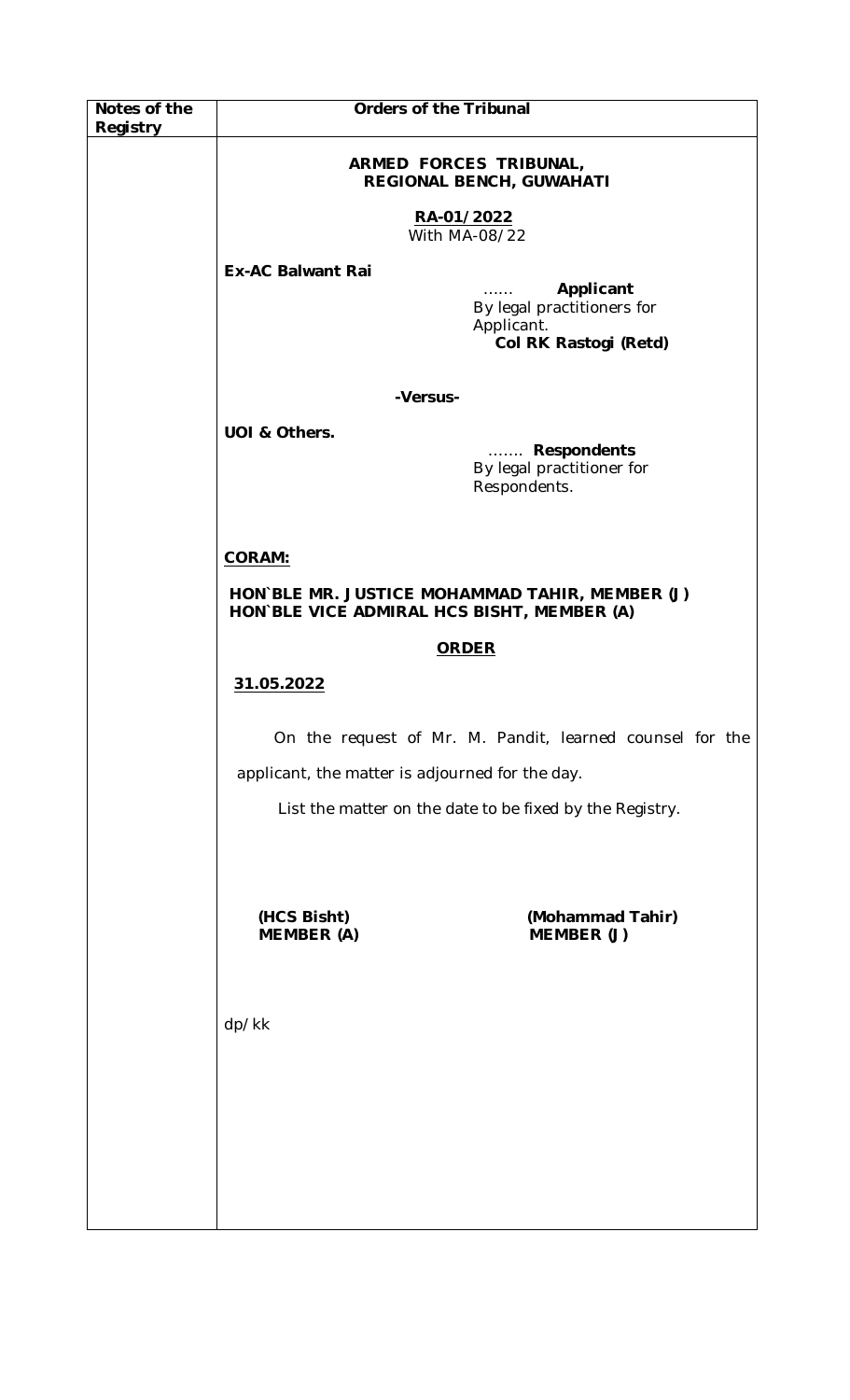| Notes of the | <b>Orders of the Tribunal</b>                                                                                |                                                                         |  |
|--------------|--------------------------------------------------------------------------------------------------------------|-------------------------------------------------------------------------|--|
| Registry     |                                                                                                              |                                                                         |  |
|              | <b>ARMED FORCES TRIBUNAL</b><br><b>REGIONAL BENCH, GUWAHATI</b>                                              |                                                                         |  |
|              | TA-01/2019<br>(AAO WP(C) 1358/2015                                                                           |                                                                         |  |
|              | Ms Lily Begam Laskar                                                                                         |                                                                         |  |
|              | Applicant<br>By legal practitioners for<br>Applicant.<br>Mr. A Rashid<br>Mr. A Mobaraque                     |                                                                         |  |
|              | -Versus-                                                                                                     |                                                                         |  |
|              | UOI & Others.                                                                                                |                                                                         |  |
|              |                                                                                                              | Respondents<br>By legal practitioner for<br>Respondents<br>Mr. B. Kumar |  |
|              | <b>CORAM</b><br>HON BLE MR. JUSTICE MOHAMMAD TAHIR, MEMBER (J)<br>HON BLE VICE ADMIRAL HCS BISHT, MEMBER (A) |                                                                         |  |
|              | <b>ORDER</b>                                                                                                 |                                                                         |  |
|              | 31.05.2022                                                                                                   |                                                                         |  |
|              | None appears for the applicant even today also.                                                              |                                                                         |  |
|              |                                                                                                              | As per the note of the Registry, notice was issued. There is no         |  |
|              |                                                                                                              | endorsement in the order sheet that the counsel for the applicant       |  |
|              | was also informed in light of the order dated 04.02.2020. Therefore,                                         |                                                                         |  |
|              | the counsel for the applicant be informed telephonically after                                               |                                                                         |  |
|              |                                                                                                              | collecting Mobile No. from the Bar Association or from Mr. B.           |  |
|              | Kumar, learned counsel for the respondent and endorsement to                                                 |                                                                         |  |
|              | that effect be made on the margin of the order.                                                              |                                                                         |  |
|              |                                                                                                              |                                                                         |  |
|              | (HCS Bisht)<br><b>MEMBER (A)</b>                                                                             | (Mohammad Tahir)<br>MEMBER (J)                                          |  |
|              | dp/kk                                                                                                        |                                                                         |  |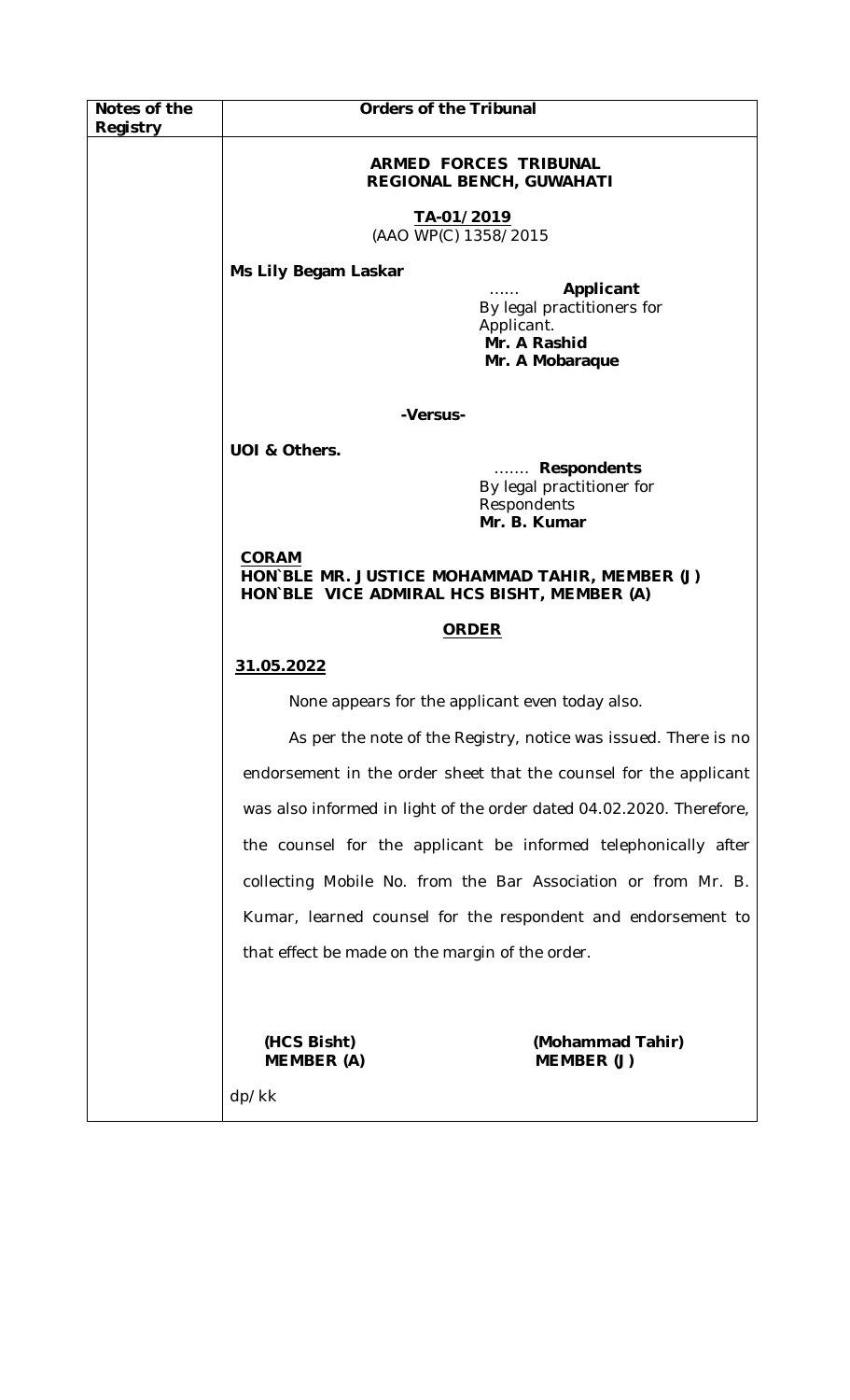| Notes of the | <b>Orders of the Tribunal</b>                                                                                |  |
|--------------|--------------------------------------------------------------------------------------------------------------|--|
| Registry     |                                                                                                              |  |
|              | ARMED FORCES TRIBUNAL<br>REGIONAL BENCH, GUWAHATI                                                            |  |
|              | OA-24/2018                                                                                                   |  |
|              | <b>Ex-Sep Akhamton</b>                                                                                       |  |
|              | Applicant<br>By legal practitioners for<br>Applicant.<br>Mrs Rita Devi<br>Mr. A R Tahbildar                  |  |
|              | -Versus-                                                                                                     |  |
|              | UOI & Others.                                                                                                |  |
|              | Respondents<br>By legal practitioner for<br>Respondents<br>Mr. B. Kumar                                      |  |
|              | <b>CORAM</b><br>HON`BLE MR. JUSTICE MOHAMMAD TAHIR, MEMBER (J)<br>HON BLE VICE ADMIRAL HCS BISHT, MEMBER (A) |  |
|              | <b>ORDER</b>                                                                                                 |  |
|              | 31.05.2022                                                                                                   |  |
|              | Mr. AR Tahbildar, learned counsel for the applicant wants                                                    |  |
|              | to withdraw the application with liberty to file execution application                                       |  |
|              | in OA No- 36/2016. He has made an endorsement to that effect on                                              |  |
|              | the order sheet dated 02.11.2021. Prayer is allowed.                                                         |  |
|              | In view of the above, case is disposed of as being                                                           |  |
|              | withdrawn with liberty to file execution application in OA-36/2016.                                          |  |
|              |                                                                                                              |  |
|              | (Mohammad Tahir)<br>(HCS Bisht)<br><b>MEMBER (A)</b><br>MEMBER (J)                                           |  |
|              | dp/kk                                                                                                        |  |
|              |                                                                                                              |  |
|              |                                                                                                              |  |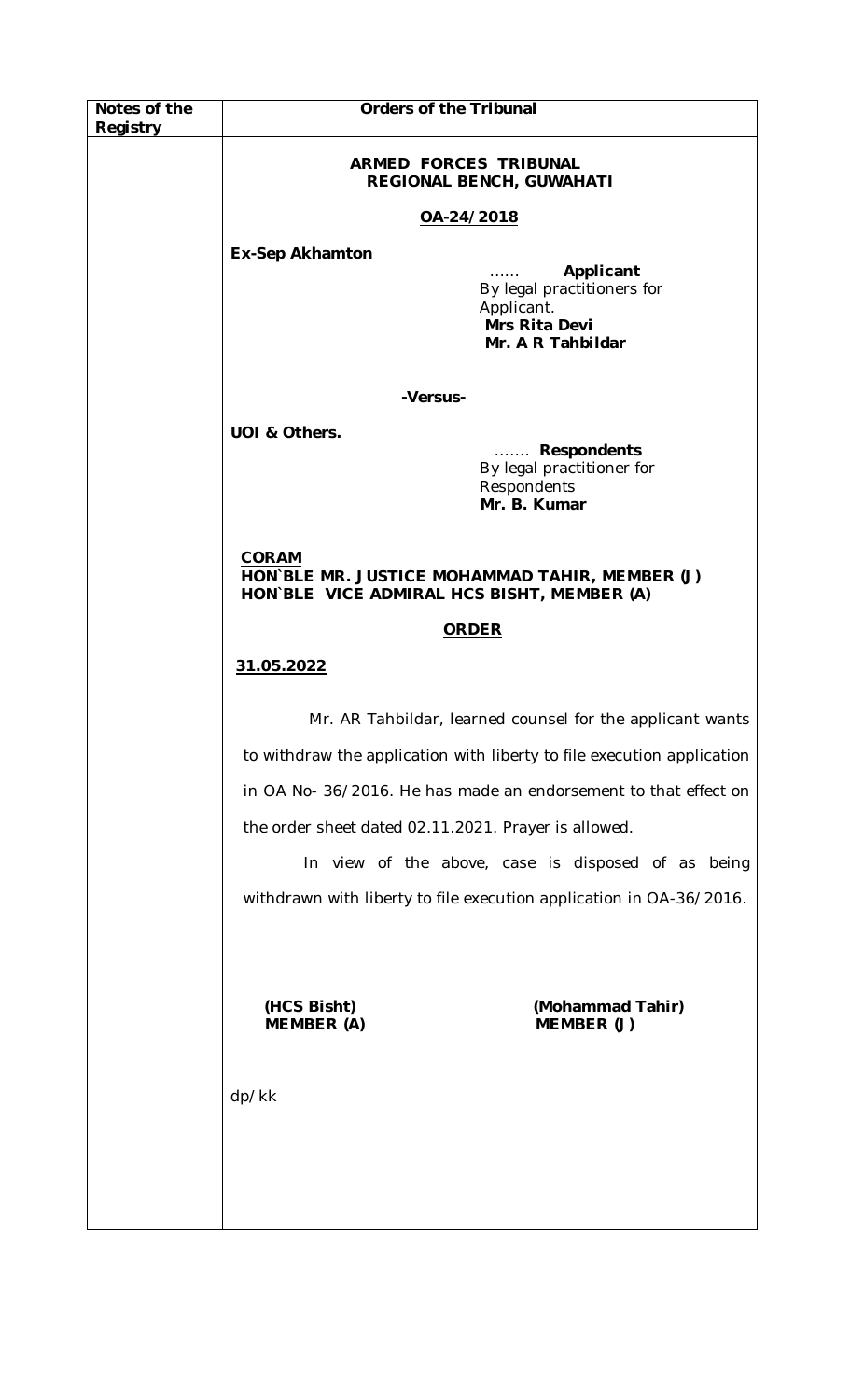| Notes of the | <b>Orders of the Tribunal</b>                                                                                |                                |
|--------------|--------------------------------------------------------------------------------------------------------------|--------------------------------|
| Registry     | ARMED FORCES TRIBUNAL<br><b>REGIONAL BENCH, GUWAHATI</b>                                                     |                                |
|              | OA-11/2020                                                                                                   |                                |
|              | Hav/Opr Rishikesh Kumar<br>Applicant<br>1.1.1.1.1<br>By legal practitioners for<br>Applicant.                |                                |
|              | Mr. B Pathak<br>Mr. Vipin Kumar                                                                              |                                |
|              | -Versus-                                                                                                     |                                |
|              | UOI & Others.<br>Respondents<br>By legal practitioner for<br>Respondents<br>Mr. B Kumar                      |                                |
|              | <b>CORAM</b><br>HON`BLE MR. JUSTICE MOHAMMAD TAHIR, MEMBER (J)<br>HON BLE VICE ADMIRAL HCS BISHT, MEMBER (A) |                                |
|              |                                                                                                              | <b>ORDER</b>                   |
|              | 31.05.2022                                                                                                   |                                |
|              | On the request of the learned counsel for the applicant, the                                                 |                                |
|              | matter is adjourned for today.                                                                               |                                |
|              | List the matter on the date to be fixed by the Registry.                                                     |                                |
|              |                                                                                                              |                                |
|              | (HCS Bisht)<br><b>MEMBER (A)</b>                                                                             | (Mohammad Tahir)<br>MEMBER (J) |
|              | dp/kk                                                                                                        |                                |
|              |                                                                                                              |                                |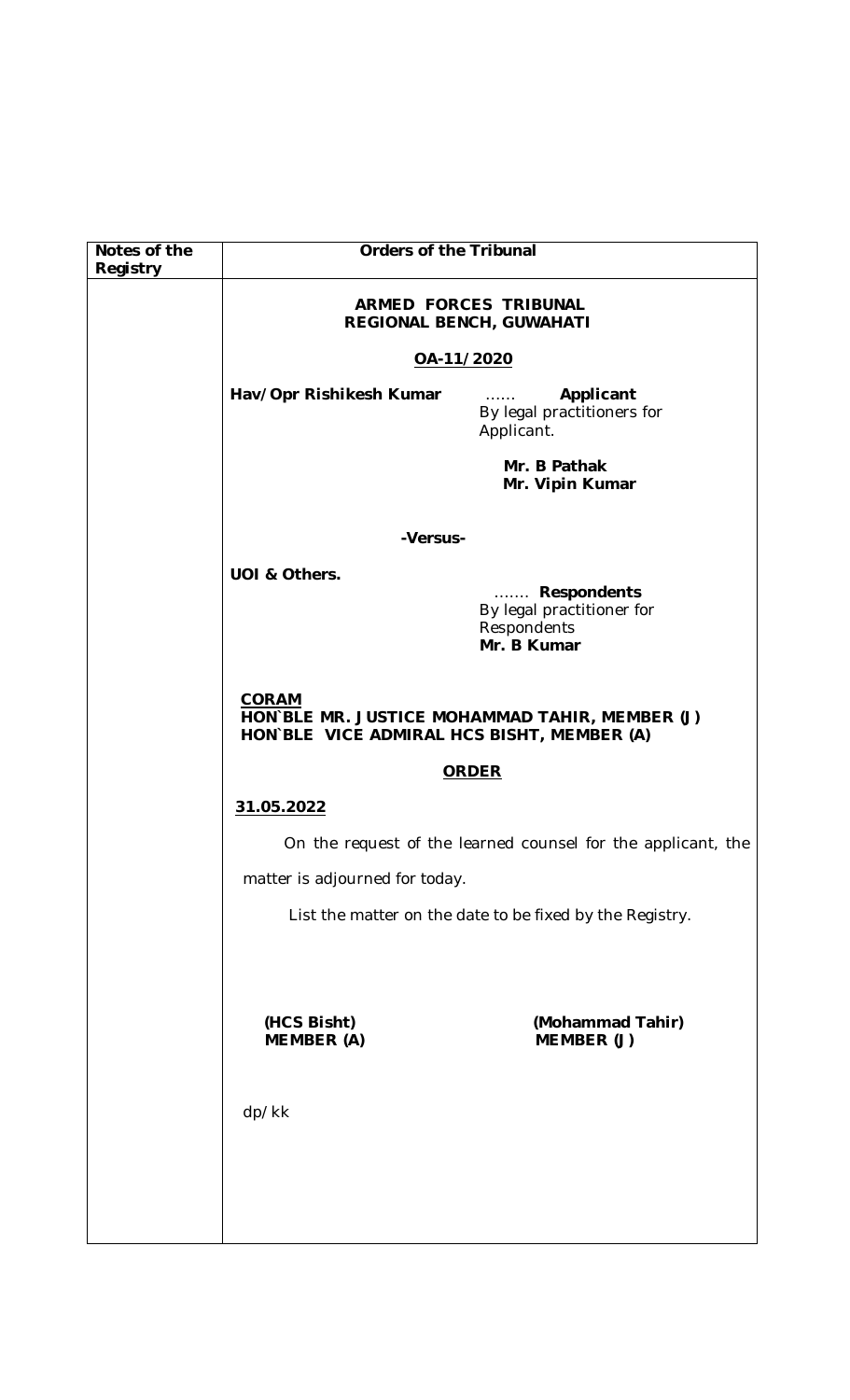| Notes of the | <b>Orders of the Tribunal</b>                     |                                                                                              |
|--------------|---------------------------------------------------|----------------------------------------------------------------------------------------------|
| Registry     | ARMED FORCES TRIBUNAL<br>REGIONAL BENCH, GUWAHATI |                                                                                              |
|              | OA-27/2019                                        |                                                                                              |
|              |                                                   |                                                                                              |
|              | Smt Tribeni Deori                                 | Applicant<br>By legal practitioners for<br>Applicant.                                        |
|              |                                                   | Mr. Zahangir Hussain (Legal<br>Aid Counsel)<br>Mr. Rupam Jyoti Sarma                         |
|              |                                                   | -Versus-                                                                                     |
|              | UOI & Others.                                     |                                                                                              |
|              |                                                   | <b>Respondents</b><br>.<br>By legal practitioner for<br>Respondents<br>Mr. PK Garodia        |
|              | <b>CORAM</b>                                      | HON`BLE MR. JUSTICE MOHAMMAD TAHIR, MEMBER (J)<br>HON BLE VICE ADMIRAL HCS BISHT, MEMBER (A) |
|              |                                                   | <b>ORDER</b>                                                                                 |
|              | 31.05.2022                                        |                                                                                              |
|              |                                                   | On the request of the learned counsel for the applicant, the                                 |
|              | matter is adjourned for today.                    |                                                                                              |
|              |                                                   | List the matter on the date to be fixed by the Registry.                                     |
|              |                                                   |                                                                                              |
|              | (HCS Bisht)<br><b>MEMBER (A)</b>                  | (Mohammad Tahir)<br>MEMBER (J)                                                               |
|              | dp/kk                                             |                                                                                              |
|              |                                                   |                                                                                              |
|              |                                                   |                                                                                              |
|              |                                                   |                                                                                              |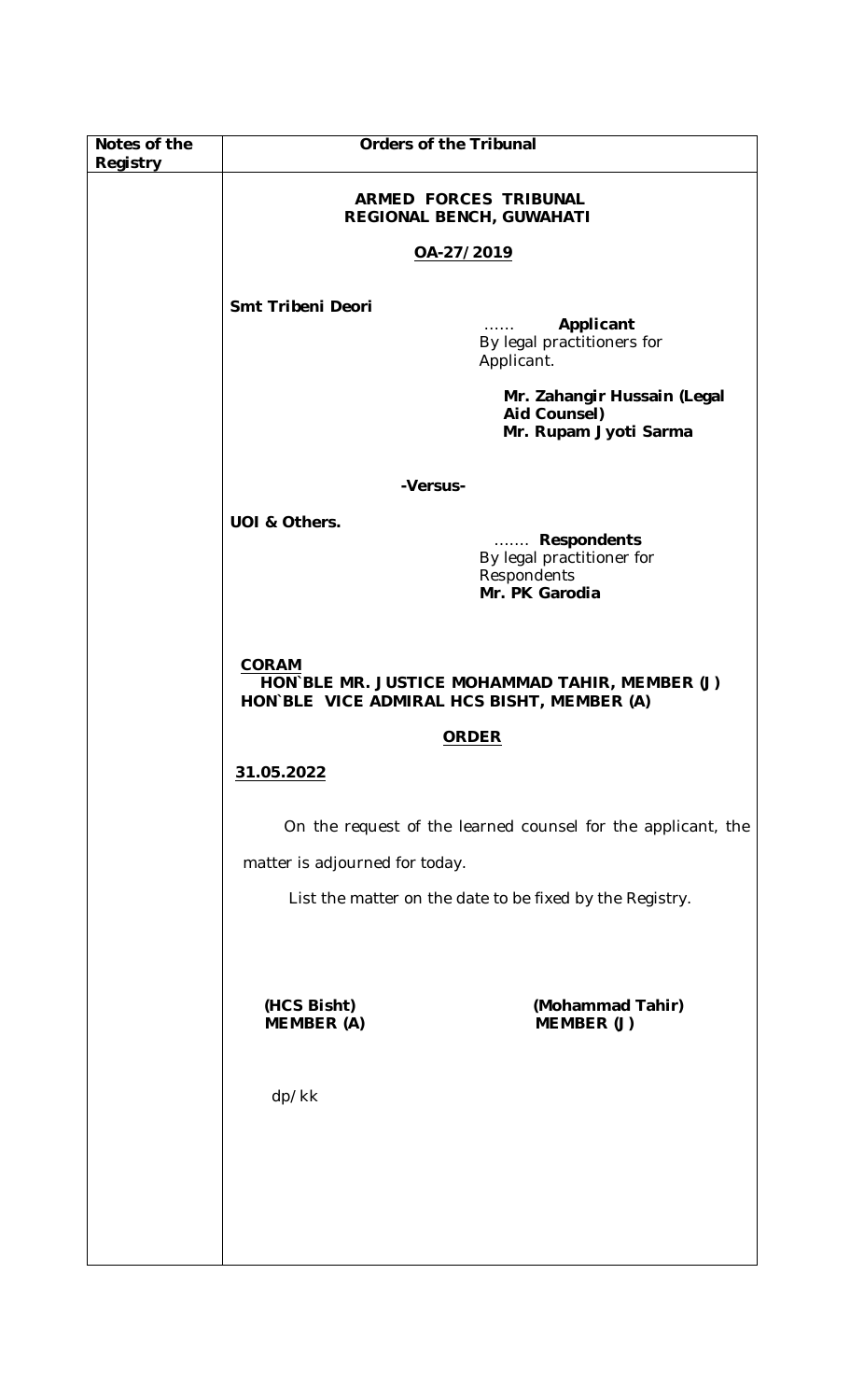| Notes of the<br>Registry | <b>Orders of the Tribunal</b>                                                                                         |  |
|--------------------------|-----------------------------------------------------------------------------------------------------------------------|--|
|                          | <b>ARMED FORCES TRIBUNAL</b><br>REGIONAL BENCH, GUWAHATI                                                              |  |
|                          | OA-16/2019                                                                                                            |  |
|                          | Ex-Hav/Clk Shri Shibu Thampuran<br>Applicant<br>By legal practitioners for<br>Applicant.<br>Ms Alakananda Chakravarty |  |
|                          | -Versus-                                                                                                              |  |
|                          | UOI & Others.<br>Respondents<br>By legal practitioner for<br>Respondents<br>Mr. P Sharma                              |  |
|                          | <b>CORAM</b><br>HON`BLE MR. JUSTICE MOHAMMAD TAHIR, MEMBER (J)<br>HON BLE VICE ADMIRAL HCS BISHT, MEMBER (A)          |  |
|                          | <b>ORDER</b>                                                                                                          |  |
|                          | 31.05.2022                                                                                                            |  |
|                          | On the request of the learned counsel for the respondents,                                                            |  |
|                          | the matter is adjourned for today.                                                                                    |  |
|                          | List the matter on the date to be fixed by the Registry.                                                              |  |
|                          | (Mohammad Tahir)<br>(HCS Bisht)                                                                                       |  |
|                          | MEMBER (J)<br><b>MEMBER (A)</b>                                                                                       |  |
|                          |                                                                                                                       |  |
|                          | dp/kk                                                                                                                 |  |
|                          |                                                                                                                       |  |
|                          |                                                                                                                       |  |
|                          |                                                                                                                       |  |
|                          |                                                                                                                       |  |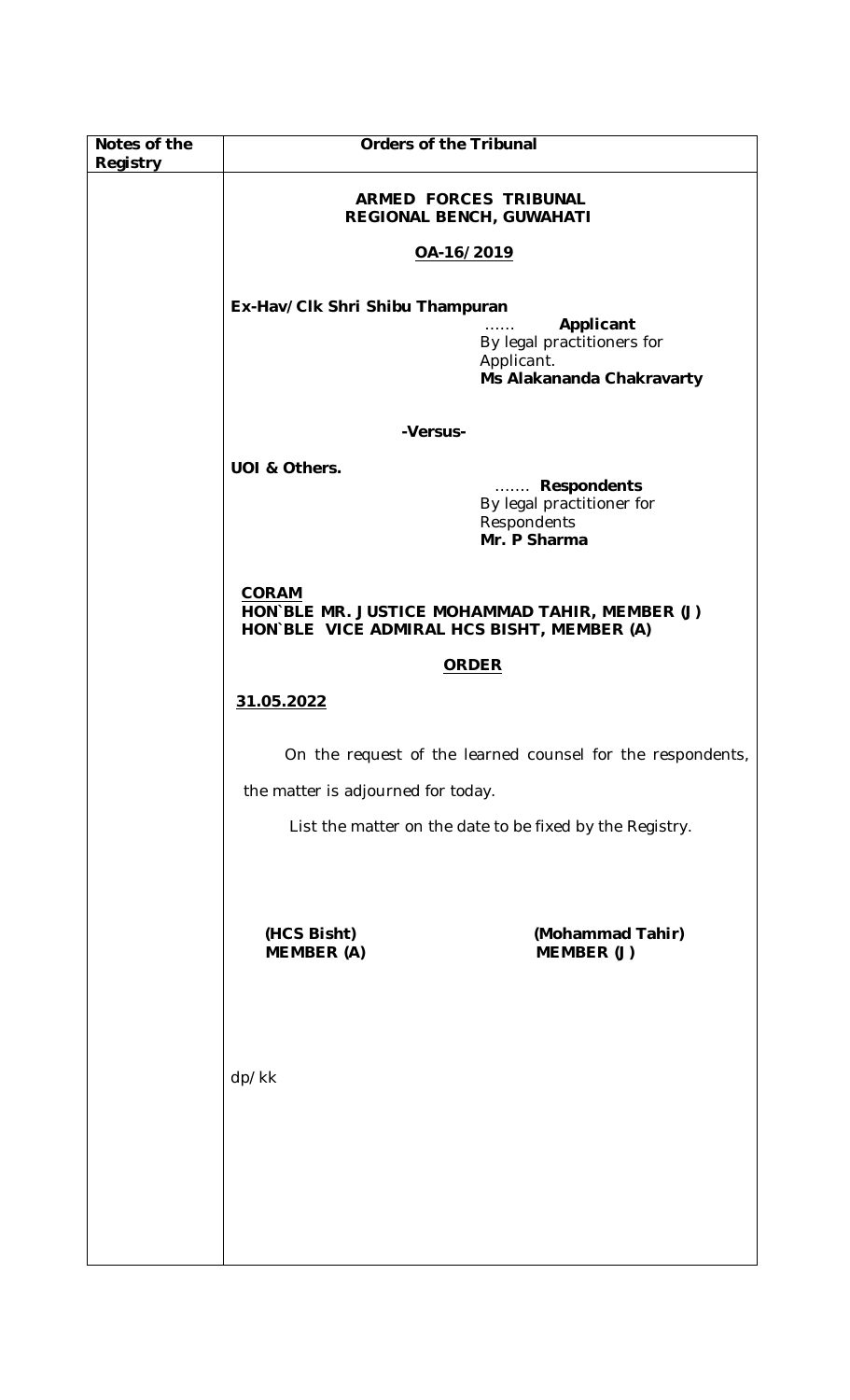# **ARMED FORCES TRIBUNAL, REGIONAL BENCH, GUWAHATI**

### **OA-49/2019**

### **(MA-34/2019)**

# **Monday, the 31st day of May 2022**

# **CORAM: HON'BLE MR JUSTICE MOHAMMAD TAHIR, MEMBER (J) HON'BLE VICE ADMIRALHCS BISHT,MEMBER (A)**

#### **Ex-Rect Khanzapao Mate Zou**

 **........ Applicant**

(By Mr AR Tahbildar, Advocate)

**Versus**

### **Union of India and others ........ Respondents**

(By Mrs Dipanjali Bora, CGC)

#### **ORDER**

Heard the learned counsel for both the parties and perused the record.

Simple prayer of the learned counsel for the applicant is this that the applicant is still suffering with the same disease with greater degree thereof which he was suffering at the time of his invalidment from service. He has further submitted that since as per the Medical Board, the disability of the applicant was assessed as 100% (composite) for one year only, so the respondents may be directed to hold the Re-Survey Medical Board (for short RSMB) of the applicant.

In view of the above submission of the learned counsel for the applicant, the respondents are directed to hold the RSMB of the applicant within three months from the date of receipt of the copy of this order. If the applicant is found entitled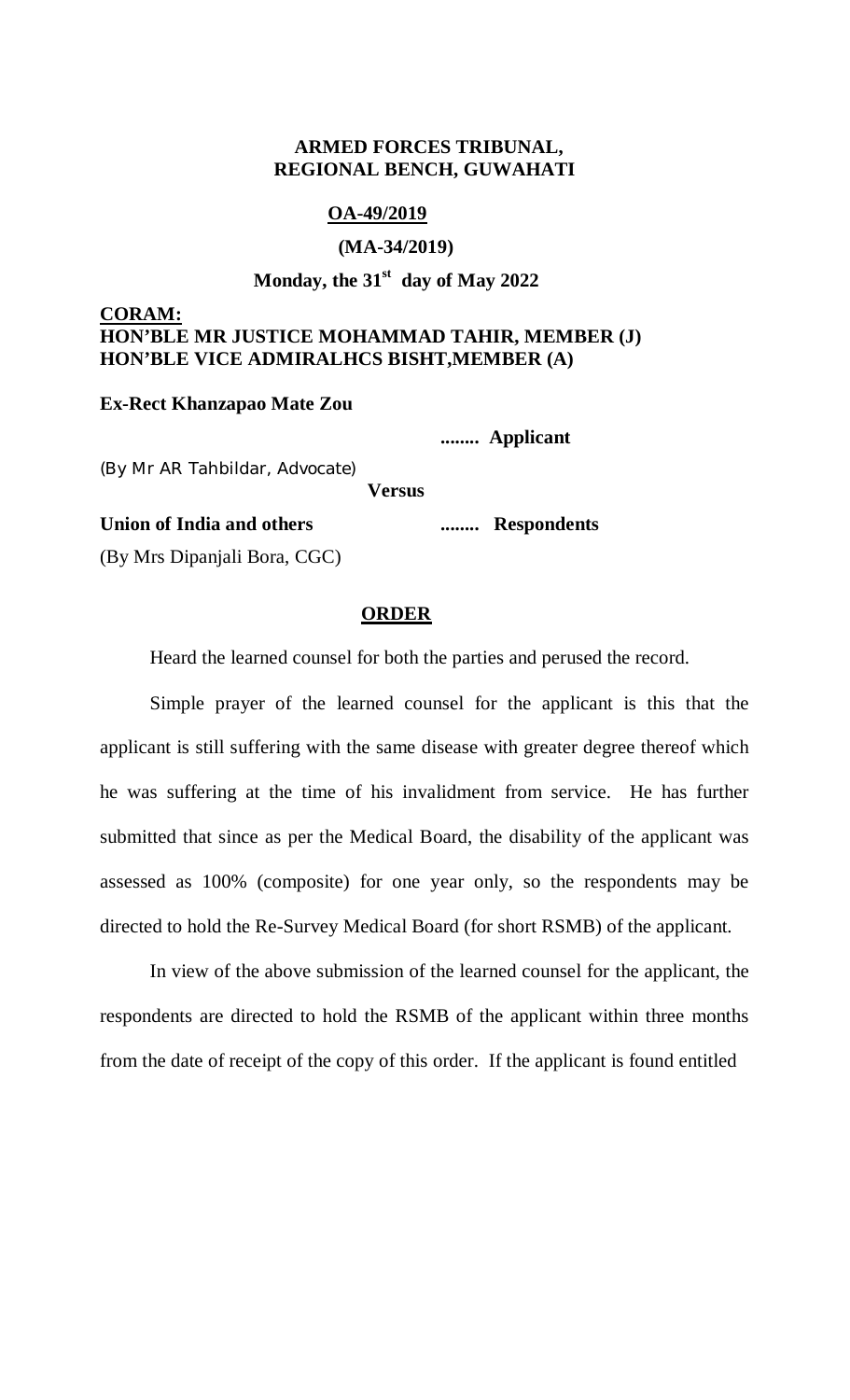to the disability element of disability pension, his case shall be processed further in accordance with law.

With the above direction, this matter is finally disposed of. However, it is made clear that if the applicant feels aggrieved by the administrative authorities, he shall be at liberty to come to this Tribunal again against the order(s) of the authority concerned. MA No 34 of 2019 is disposed of accordingly.

No order as to costs.

**Member (A)** Member (J)

 **(HCS Bisht) (Mohammad Tahir)**

 **31.05.2022/dp/kk**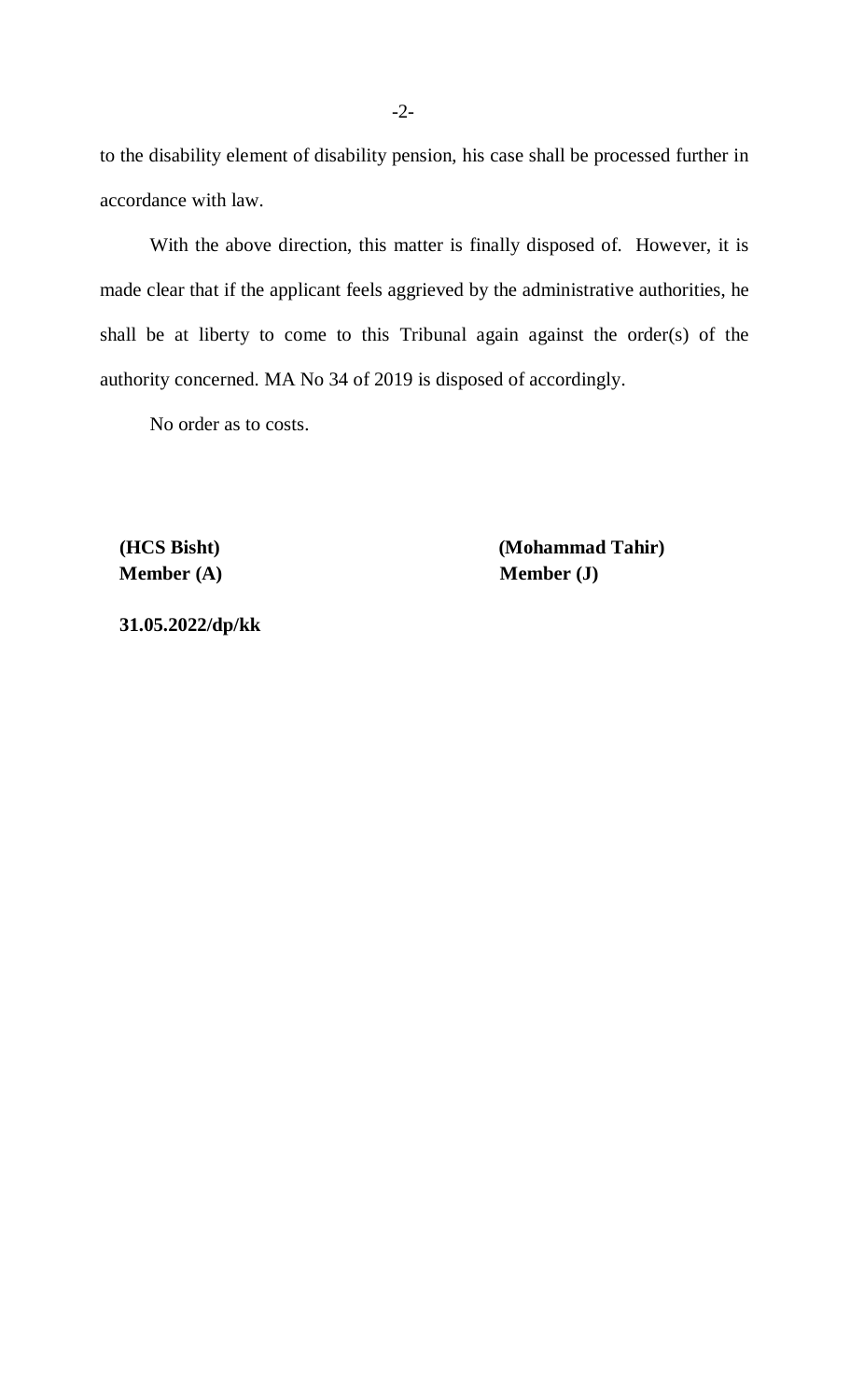## **ARMED FORCES TRIBUNAL, REGIONAL BENCH, GUWAHATI**

### **OA-08/2021**

# **(MA-08/2021) Monday, the 31st day of May 2022**

### **CORAM: HON'BLE MR JUSTICE MOHAMMAD TAHIR, MEMBER (J) HON'BLE VICE ADMIRALHCS BISHT,MEMBER (A)**

**Ex-Nk(TS) P Thangcha Gangte ........ Applicant**

(By Mr AR Tahbildar, Advocate)

**Versus**

**Union of India and others ........ Respondents**

(By Mr PK Garodia, CGC)

### **ORDER**

Heard the learned counsel for both the parties and perused the record.

Simple prayer of the learned counsel for the applicant is this that the applicant is still suffering with the same disease with greater degree thereof which he was suffering at the time of his invalidment from service. He has further submitted that since as per the Medical Board, the disability of the applicant was assessed as 20% (composite) for two years only, so the respondents may be directed to hold the Re-Survey Medical Board (for short RSMB) of the applicant.

In view of the above submission of the learned counsel for the applicant, the respondents are directed to hold the RSMB of the applicant within three months from the date of receipt of the copy of this order. If the applicant is found entitled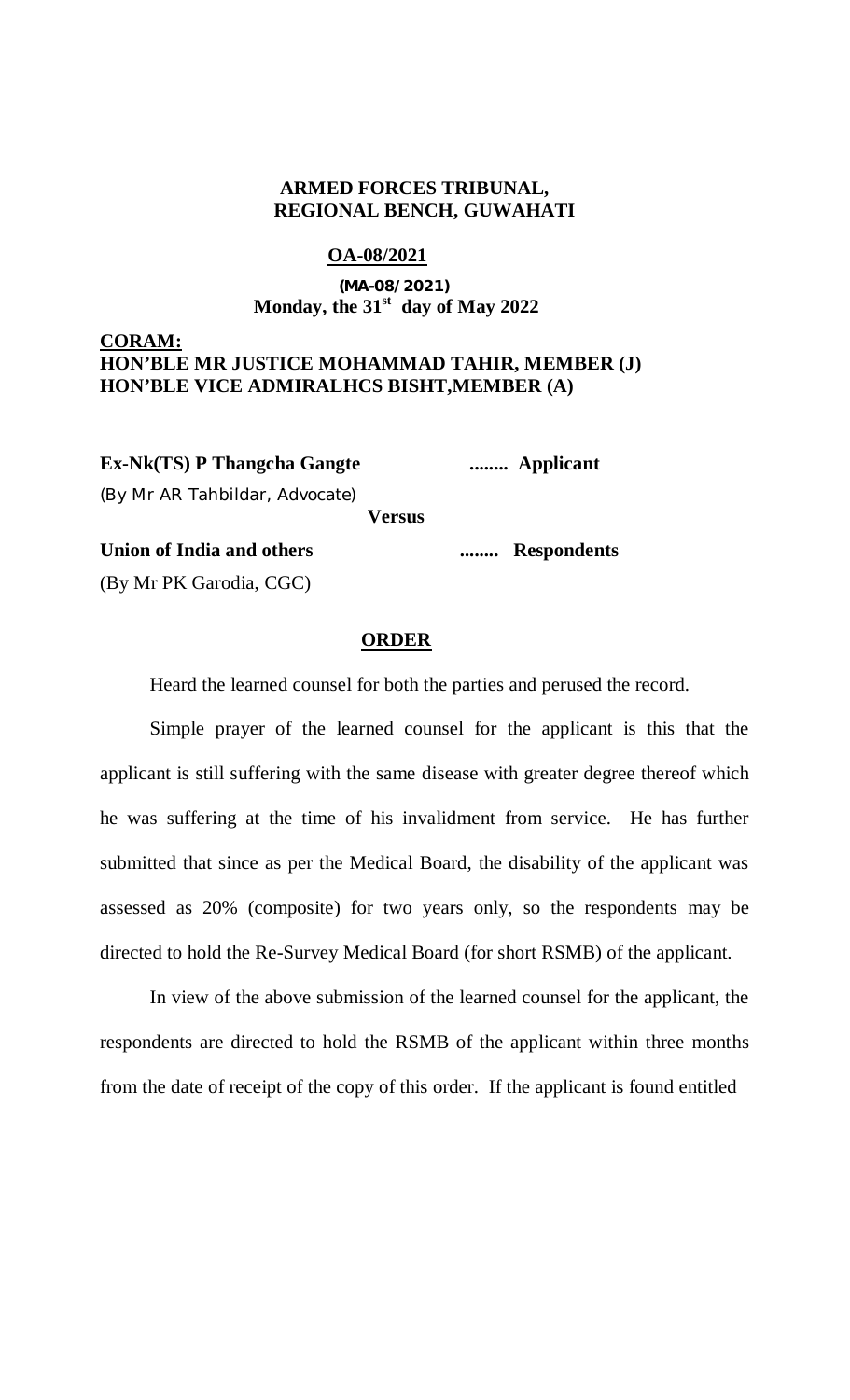to the disability element of disability pension, his case shall be processed further in accordance with law.

With the above direction, this matter is finally disposed of. However, it is made clear that if the applicant feels aggrieved by the administrative authorities, he shall be at liberty to come to this Tribunal again against the order(s) of the authority concerned. MA No 08 of 2021 is disposed of accordingly.

No order as to costs.

**Member (A)** Member (J)

 **(HCS Bisht) (Mohammad Tahir)**

 **31.05.2022/dp/kk**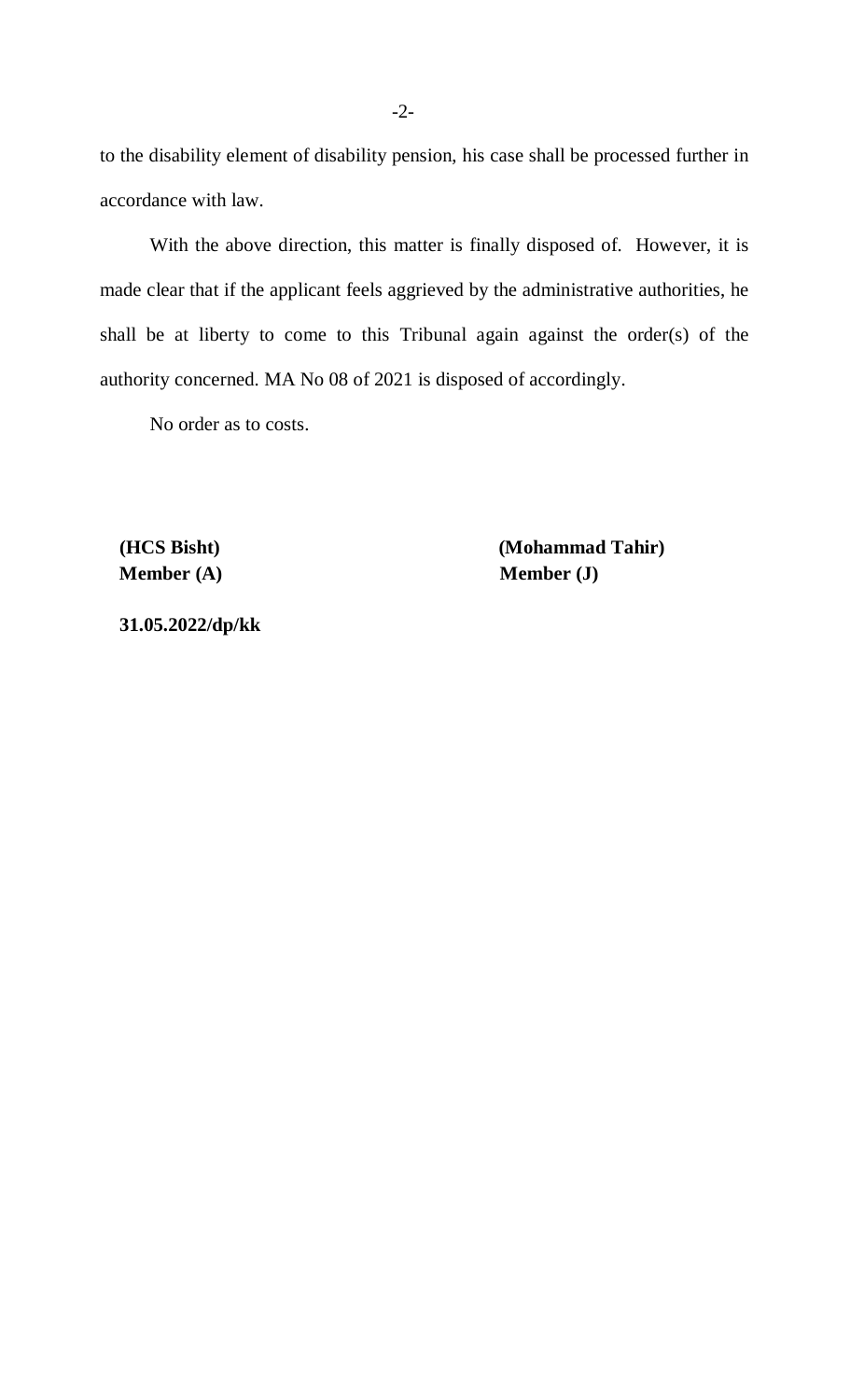### **ARMED FORCES TRIBUNAL REGIONAL BENCH, GUWAHATI**

### **OA-19/2021**

**Ex-Hav Suresh Chandra Bora**

…… **Applicant** By legal practitioners for Applicant. **Mr. AR Tahbildar**

**-Versus-**

**UOI & Others.**

 ……. **Respondents** By legal practitioner for Respondents  **Mr. PJ Barman**

#### **CORAM**

**HON`BLE MR. JUSTICE MOHAMMAD TAHIR, MEMBER (J) HON`BLE VICE ADMIRAL HCS BISHT, MEMBER (A)**

### **ORDER**

#### **31.05.2022**

Learned counsel for the applicant does not wish to file rejoinder. However, with the consent of learned counsel for both the parties, this matter is taken on board for final disposal today itself.

2. This is an application under Section 14 of the Armed Forces Tribunal Act, 2007, praying for the grant of disability pension. The brief facts necessary for adjudication of this Original Application are as follows.

3. The applicant was enrolled in the Indian Army on 25.01.2000 in a fit medical condition. During the course of his service, he incurred the disabilities of *"DM Type II (E-14.0) and "Dyslipidemia (E-78.0)"* and thus, was finally discharged from service on 30.04.2018 after rendering 18years, 03 months and 07 days of qualifying service. At the time of release, his disabilities were assessed @ 20% and 1-5% respectively for life and composite assessment was made @ 20% for life by the Release Medical Board being held neither attributable to nor aggravated by military service.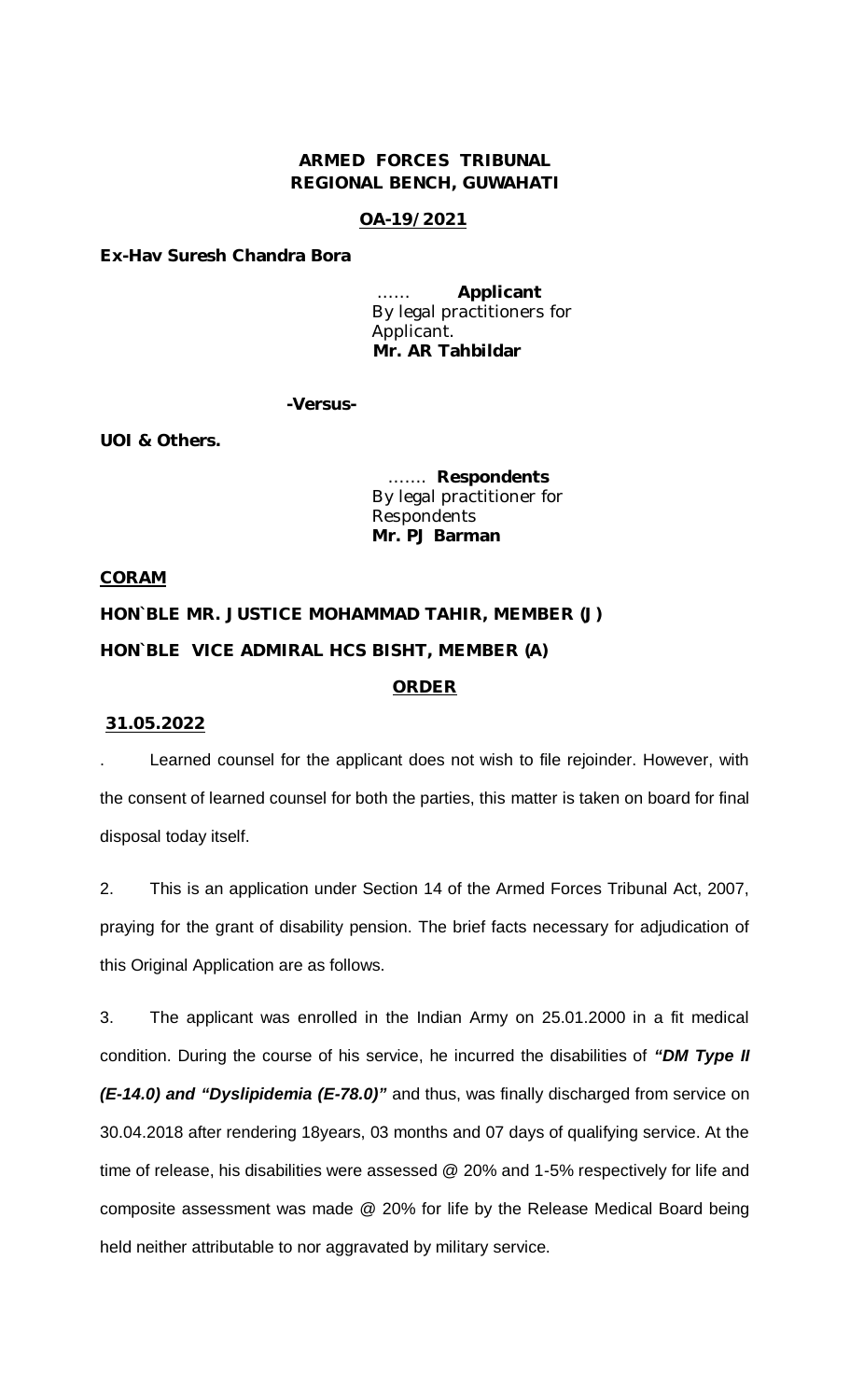4. The applicant's claim for disability pension was however, rejected by the respondents on the ground of the said disability being neither attributable to, nor

-2-

aggravated by military service, thereby leading to the filing of the instant application for the requisite relief. The Applicant submits that his prayer is now covered by a series of decisions of the Hon'ble Supreme Court, including *Dharamvir Singh Vs Union of India* (2013) 7 SCC 316, *Three Judge Bench* **decision** in Civil Appeal 2337/2009 *Union of India Vs Chander Pal* decided on 18-09-2013, *Union of India Vs Rajbir Singh* (2015) 12 SCC 264, *Union of India Vs Angad Singh Titaria* (2015) 12 SCC 257, *Union of India Vs Manjeet Singh* (2015) 12 SCC 275, Civil Appeal 4409/2011 *Ex Hav Mani Ram Bhaira Vs Union of India* decided on 11-02-2016, Civil Appeal 1695/2016 *Satwinder Singh Vs Union of India* decided on 11-02-2016 and *Ex GnrLaxmanramPoonia Vs Union of India* (2017) 4 SCC 697. The Applicant further submits that his claim is also supported by the applicable rules.

5. On the other hand, the respondents have taken a stand that the disability has been declared neither attributable to, nor aggravated by military service by the Medical Board and hence the applicant is not entitled to disability pension since the opinion of the medical board, being an expert body, must be respected.

6. We have considered the rival stands/submissions of the learned counsel for both the parties in the light of the judgment of the Hon'ble Supreme Court rendered in *Dharamvir Singh Vs Union of India (Supra)* and the relevant rules. The relevant Paras 30, 32 and 33 of the aforesaid judgment are here as under :-

*"Para 30...In the present case it is undisputed that no note of any disease has been recorded at the time of appellant's acceptance for military service. The respondents have failed to bring on record any document to suggest that the appellant was under treatment for such a disease or by hereditary he is suffering from such disease. In absence of any note in the service record at the time of acceptance of joining of appellant it was incumbent on the part of the Medical Board to call for records and look into the same before coming to an opinion that the disease could not have been detected on medical examination prior to the acceptance for military service, but nothing is on the record to suggest that any such record was called for by the Medical Board or looked into it and no reasons have been recorded in writing to come to the conclusion that the disability is not due to military service...*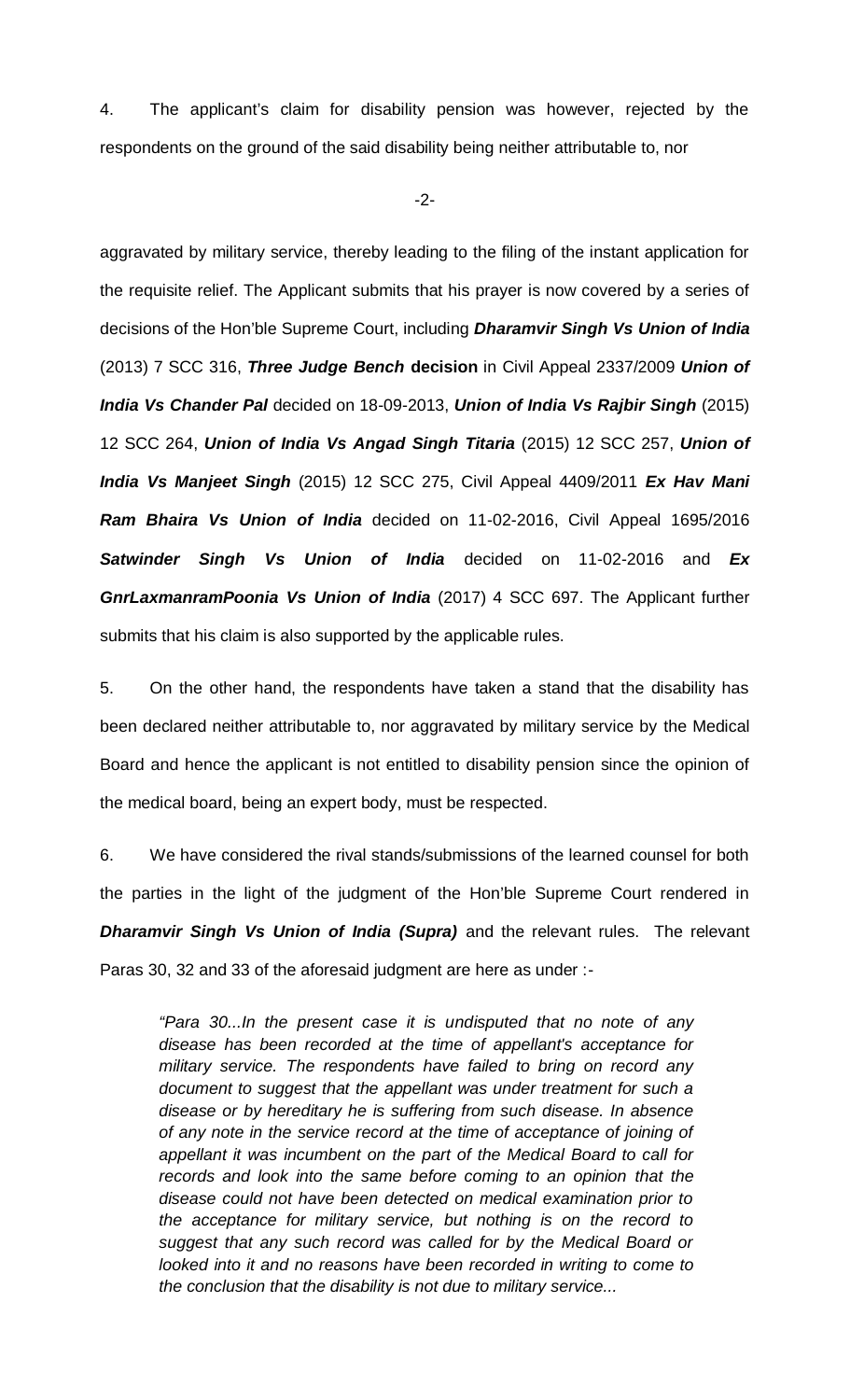*32 ...Inspite of the aforesaid provisions, the Pension Sanctioning Authority failed to notice that the Medical Board had not given any*  reason in support of its opinion, particularly when there is no note of *such disease or disability available in the service record of the appellant at the time of acceptance for military service. Without going through the aforesaid facts the Pension Sanctioning Authority mechanically passed the impugned order of rejection based on the report of the Medical Board. As per Rules 5 and 9 of 'Entitlement Rules for Casualty Pensionary Awards, 1982', the appellant is entitled for presumption and benefit of presumption in his favour. In absence of any evidence on record to show that the appellant was suffering from "Generalised seizure (Epilepsy)" at the time of acceptance of his service, it will be presumed that the appellant was in sound physical and mental condition at the time of entering the service and deterioration in his health has taken place due to service...*

*Para 33...As per Rule 423(a) of General Rules for the purpose of determining a question whether the cause of a disability or death resulting from disease is or is not attributable to service, it is immaterial whether the cause giving rise to the disability or death occurred in an area declared to be a field service/active service area or under normal peace conditions. "Classification of diseases" have been prescribed at Chapter IV of Annexure I; under paragraph 4 post traumatic epilepsy and other mental changes resulting from head injuries have been shown as one of the diseases affected by training, marching, prolonged standing etc. Therefore, the presumption would be that the disability of the appellant bore a causal connection with the service conditions..."*

7. It is undisputedly proved that at the time the applicant entered into military service, this type of disease/disability did not exist. The disability accrued to him during the course of military service. So by virtue of the principle laid down in **Dharamvir Singh's case (Supra),** the said disability can be attributed/aggravated by military service.

8. Considering the law laid down by the Hon'ble Supreme Court and also the attending circumstances, the rejection of the claim of the applicant is set aside and the applicant is thus held entitled to disability pension from the next date of discharge i.e. 01.05.8 @ 50% as against 20% for life after being rounded off as per judgment of the Hon'ble Supreme Court in *Civil Appeal No 418/2012 Union of India Vs Ram Avtar*  decided on10-12-2014 subject to verification and the arrears are directed to be released by the respondents within a period of three months from the receipt of a certified copy of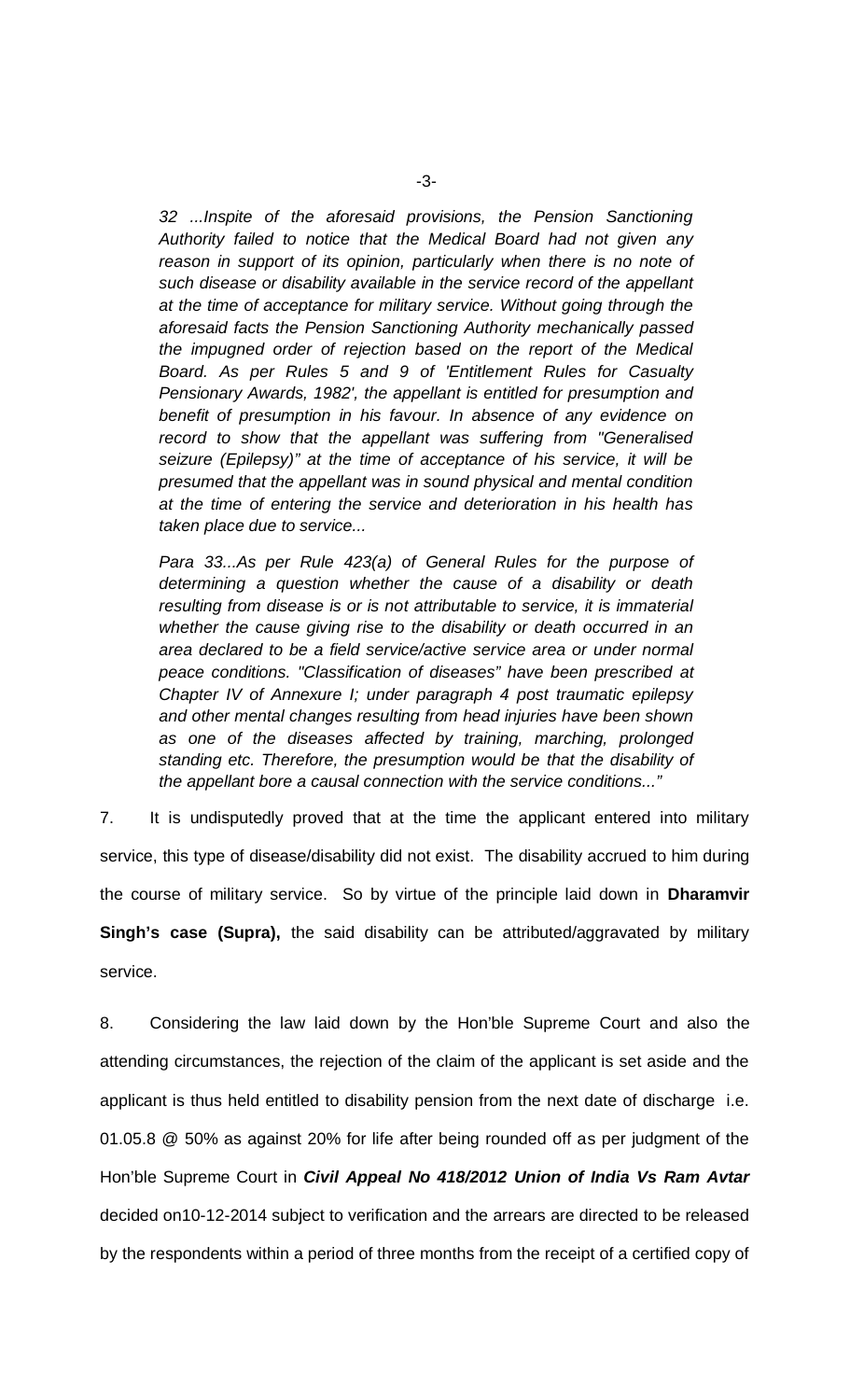this order by the counsel for the Respondents/OIC Legal Cell, failing which the arrears shall carry an interest @ 8% from the date of this order.

-4-

9. Since the applicant has come to this Tribunal after a lapse of more than three after his discharge from service, so the arrears are liable to be restricted to three years prior to the date of filing of this Original Application i.e. 25.08.2021.

10. It is made clear that in case the applicant is already in receipt of the service pension or service element for the same spell of service for which he is entitled, in that case he shall be entitled only to the disability element of disability pension.

11 No order as to costs.

'dp'

**(HCS Bisht) (Mohammad Tahir)** MEMBER (A) **MEMBER (J)**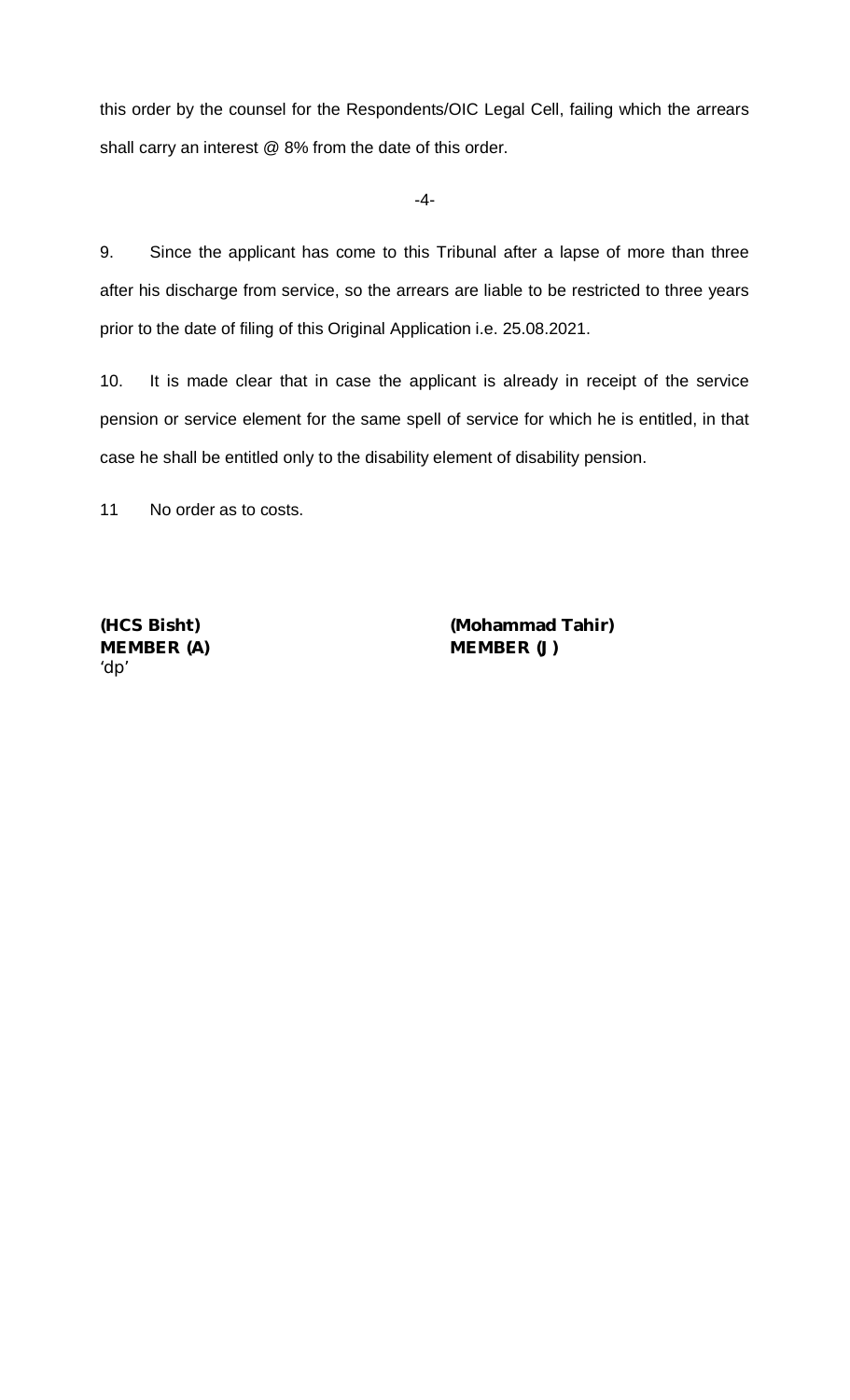### **ARMED FORCES TRIBUNAL REGIONAL BENCH, GUWAHATI**

### **OA-32/2019**

#### **Ex-Sub Mairembam Tomba Singh**

…… **Applicant** By legal practitioners for Applicant. **Mr. AR Tahbildar**

**-Versus-**

**UOI & Others.**

 ……. **Respondents** By legal practitioner for Respondents  **Mr. PK Garodia**

#### **CORAM**

**HON`BLE MR. JUSTICE MOHAMMAD TAHIR, MEMBER (J) HON`BLE VICE ADMIRAL HCS BISHT, MEMBER (A)**

### **ORDER**

#### **31.05.2022**

At the very outset, learned counsel for the applicant has submitted that he will not claim any disability pension for the disease *(a) Gouty Arthritis (M-10.9) (c) Obesity With Hyperlipidaemia (E66.5).* He has also made an endorsement to that effect on the margin of the application. Thus, he is claiming disability pension for the disease *"Primary Hypertension (1-10.9)"* percentage of is given @ 30% for life.

2. Learned counsel for the applicant does not wish to file rejoinder. However, with the consent of learned counsel for both the parties, this matter is taken on board for final disposal today itself.

3. By this petition, the applicant has prayed for setting aside decision of administrative authority and has prayed for granting disability pension with rounding off.

4. Heard the learned counsel for both the parties and perused the record.

5. Briefly stated the facts of the case are as such that the applicant was enrolled in the Indian Army on 05.10.1974 and was discharged from service on 01.08.2004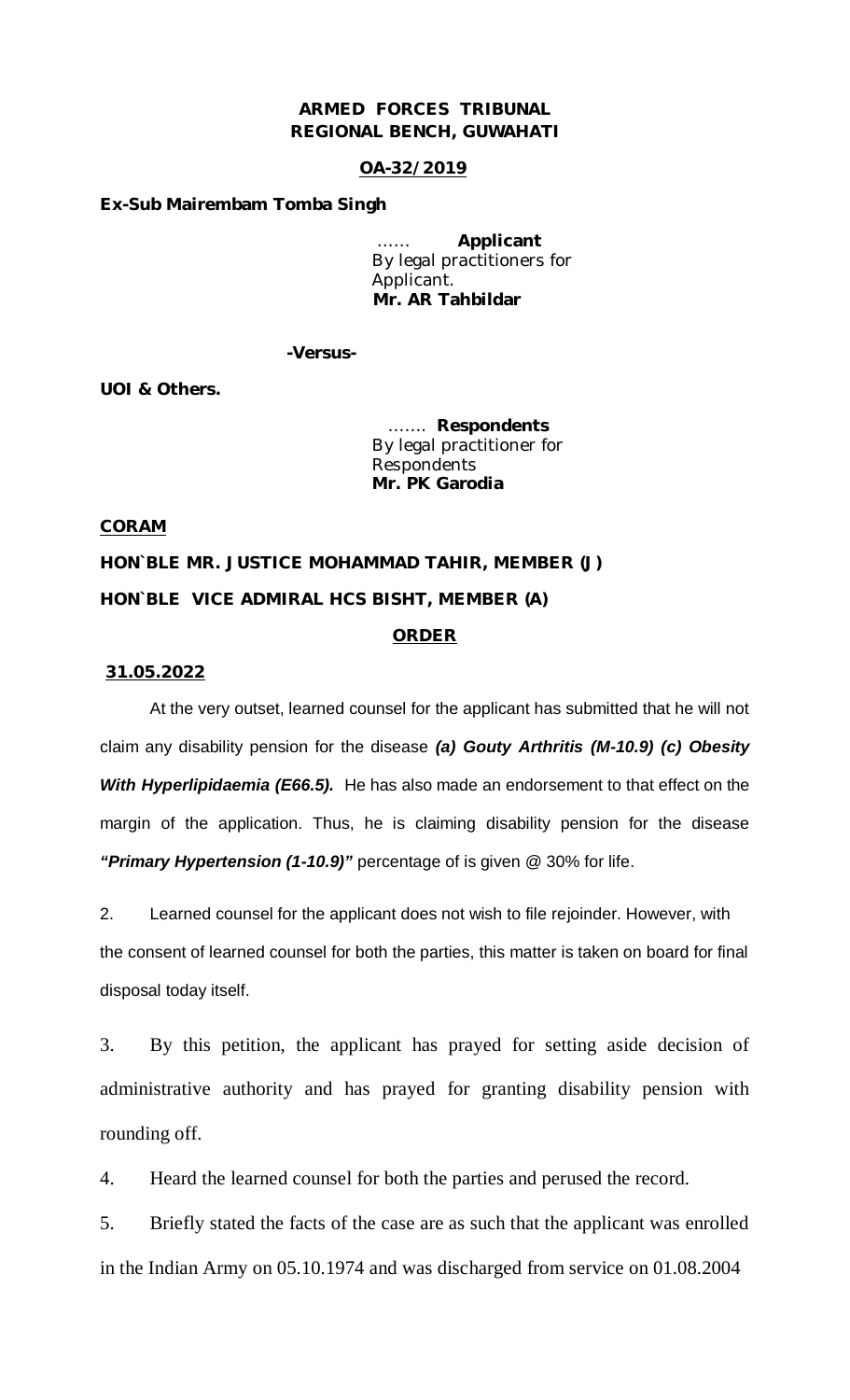after rendering 29 years, 09 months and 27 days. At the time of discharge he was brought before the Release Medical Board in which his disability *"Primary Hypertension (1-10.9)* was assessed @ 30% for life aggravated by military. But the administrative authority interfered in the matter and held his disability neither attributable to nor aggravated by military service. Therefore, the disability pension has denied to him on account of un-necessary interference by the Pension Sanctioning Authority which is not permissible in terms of judgment of the Hon'ble Supreme Court given in **Civil Appeal No. 164 of 1993(arising out of SLP No. 4233 of 1992), Ex Sapper Mohinder Singh Vs Union of India and another decided on 15.01.1993.** Nothing to the contrary has been referred to on behalf of the respondents.

6. In the result, we dispose of this Original Application with a direction to the respondents to process applicant's claim for disability element of disability pension in terms of the aforesaid judgement with effect from 01.08.2004 @ 30% as against 50% for life along with the benefit of rounding off in terms of judgement of Hon'ble Supreme Court rendered in the case of Civil Appeal No. 418 of 2012 **Union of India and others** v. **Ram Avtar**, on 10.12.2014 and on verification of the facts, if he is found entitled to the same, release it together with arrears to the applicant as expeditiously as possible but not later than four months from the date of receipt of copy of this order by learned counsel/representative for the respondents. The impugned orders dated 05.03.2005 (Annexure C) and 03.10.2005 (Annexure E) are set aside. MA No 23 of 2019 is accordingly disposed of.